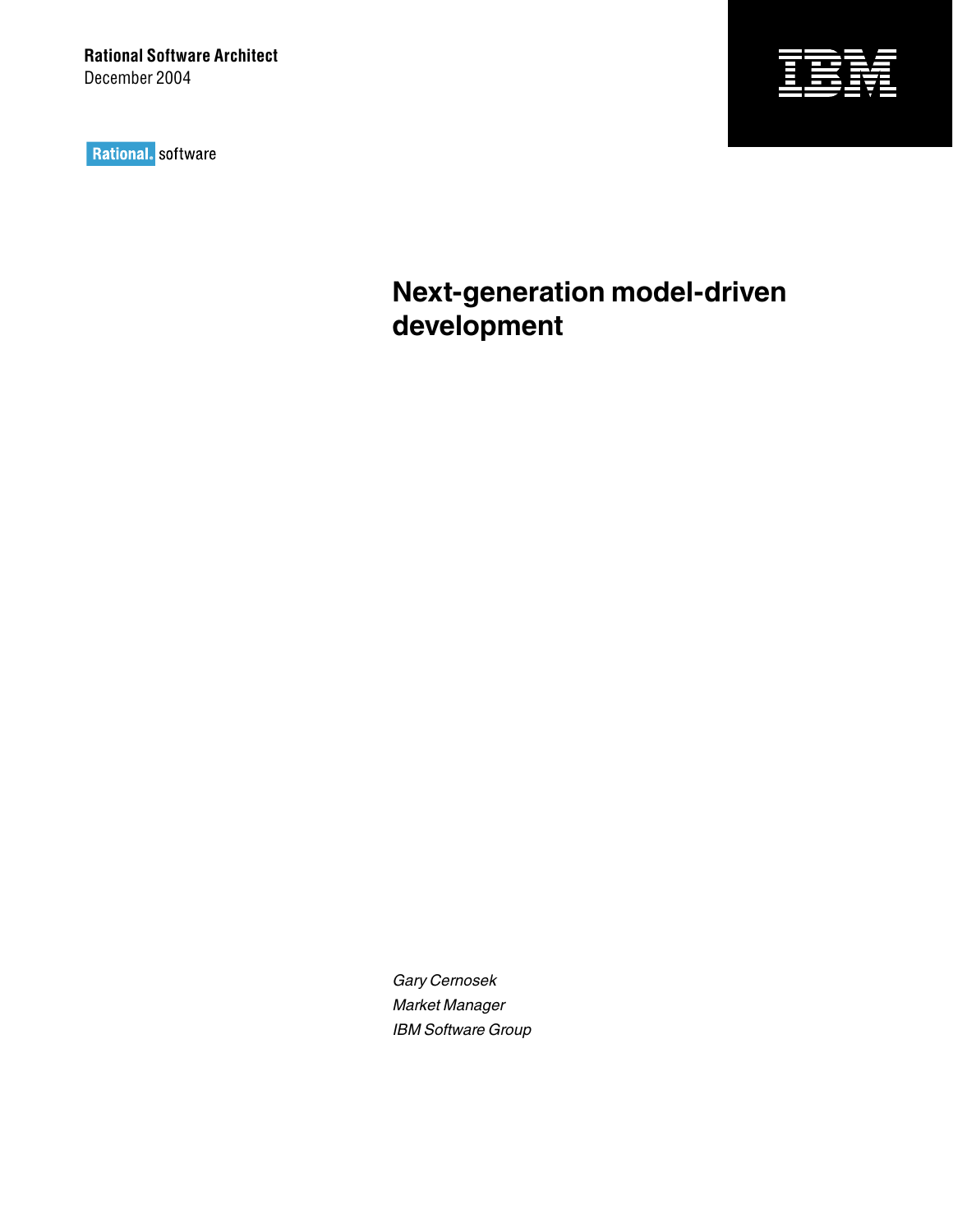**Contents**

- **2 Introduction**
- **2 Motivation**
- **3 Background of Rational modeling tools**
	- 4 Rational Rose
	- 4 Rational XDE
	- 5 Rational Rose XDE
	- 5 Getting closer to Java and Eclipse
- **6 The October 2004 launch**
- **7 Why a new generation of modeling products?**
- **10 Support for Model Driven Architecture**
- **12 Is Rational Software Architect right for you?**
- **17 Additional information**

# **Introduction**

In October 2004, IBM launched a major release of the IBM® Software Development Platform, introducing a new generation of modeling and model-driven development (MDD) tools. Central to the design and construction category of that launch was IBM Rational® Software Architect, a comprehensive, integrated design and development product that supports MDD with the Unified Modeling Language™ (UML®) for creating well-architected applications and services.

Rational Software Architect supports application and Web development (static and dynamic) using modern software industry technologies, including:

- *Java™ 2, Enterprise Edition (J2EE™) and Web services technologies*
- *Object Management Group (OMG) Model Driven Architecture® (MDA®) initiative and Service Oriented Architecture (SOA) styles of development and their associated standards*
- *JavaServer™ Faces (JSF) capabilities that enable rapid application development*
- *Reusable Asset Specification (RAS) for supporting asset-based development*

Rational Software Architect product highlights, features, benefits and system requirements are captured in the product data sheet and can be found at [http://](http://www-306.ibm.com/software/awdtools/architect/swarchitect/index.html) [www-306.ibm.com/software/awdtools/architect/swarchitect/index.html](http://www-306.ibm.com/software/awdtools/architect/swarchitect/index.html). The purpose of this white paper is to discuss the product from a more evolutionary perspective in the context of the IBM October 2004 launch and in the midst of today's marketplace for software development tools.

Rational Software Architect is indeed IBM's next-generation MDD product. It supports workflows and usage scenarios notably different from those practiced by users of our pre-existing MDD products. This paper highlights some of those differences, but does not serve as a "how-to" guide in terms of actually using Rational Software Architect. Such a guide is expected to be published in the near future as a companion to this paper.

This paper is intended for two types of readers. Existing customers experienced with IBM Rational products will find this paper useful in determining if and when they should migrate or trade up to Rational Software Architect (or a related product) from their current IBM Rational toolset. Less familiar readers will find this white paper helpful in considering IBM Rational products for their development environment.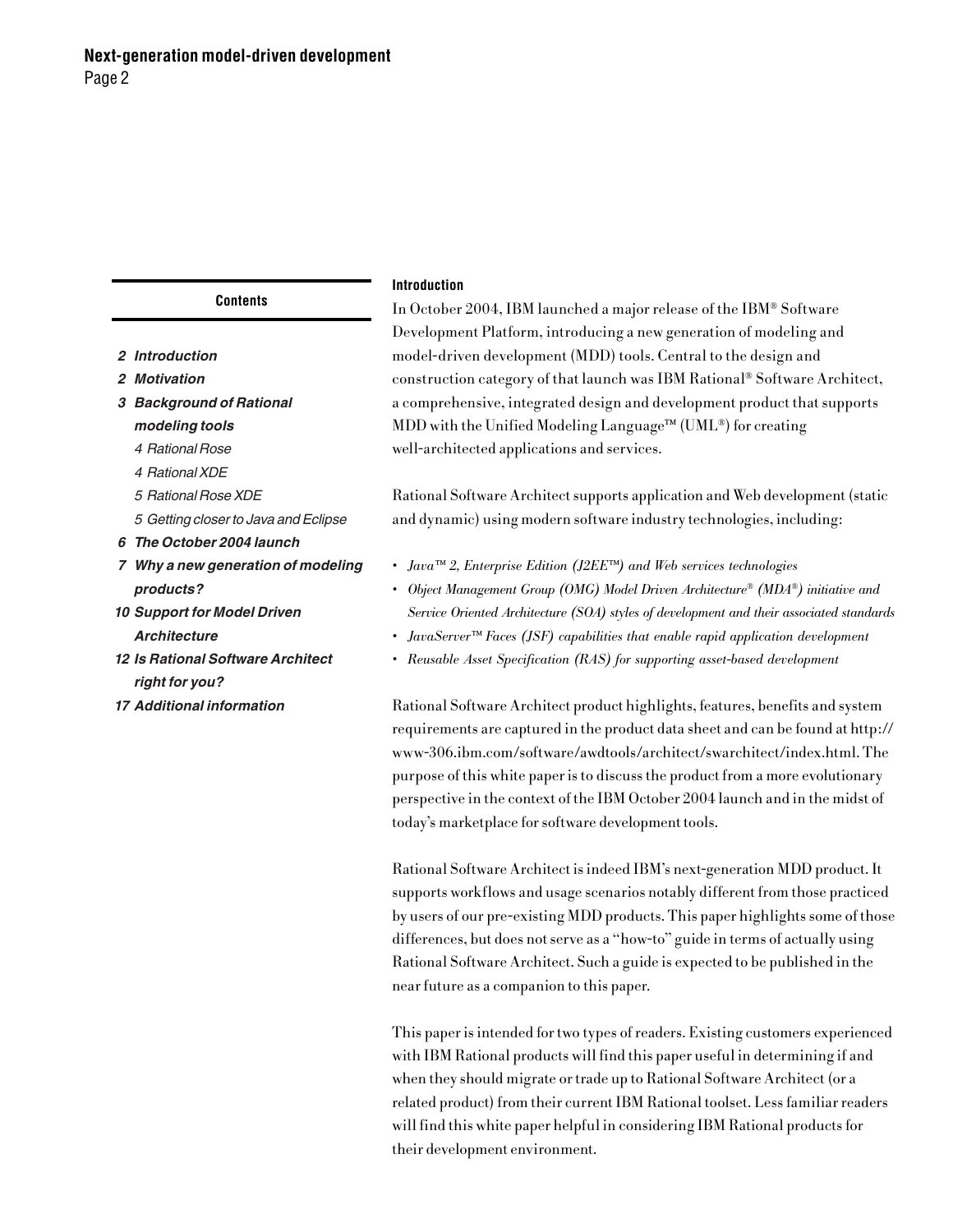# **Motivation**

The Rational brand has a long history of developing modeling and model-driven development tools. Based on the highly diverse needs of various industries and types of applications, we created several distinct offerings, each optimized for meeting those needs. These tools continue to help our customers create better software faster.

The October 2004 launch added to our design and construction product portfolio. We have not replaced or discontinued support for any of our pre-existing modeling tools. So you may ask, "Why is IBM Rational releasing yet another line of modeling products? Why not just continue to evolve the existing product line?" Answering these questions is a major motivation for writing this paper.

Another motivation for this paper is to highlight the exciting fact that Rational Software Architect includes a comprehensive development environment, offering a fresh look at how the different aspects of software design and construction interact. For the first time outside our early history in supporting the Ada development market, customers can now consider using an IBM Rational-branded integrated development environment (IDE) alongside our modeling tools. The October 2004 launch also announced IBM Rational Application Developer for WebSphere Software, the next version and the renaming of the IBM WebSphere® Studio Application Developer product. Rational Software Architect includes all of the capabilities of this world-class IDE and augments them with the latest in MDD technology. The result: an integrated design and development solution packaged in a single product.

Finally, Rational Software Architect responds to today's global demands in software development. The role of the software developer today is changing from both technical and business perspectives. Modern programming frameworks such as J2EE and Microsoft® .NET are very powerful, yet also complex. In working with our customers, we see signs that conventional, code-centric methods for developing and managing applications in these environments are reaching their limits. On a business level, software development has become an international team sport, inherently global and distributed, which further adds to project complexity. Rational Software Architect responds to these industry challenges, allowing developers of all types to work at higher levels of abstraction—connecting them more closely with the business drivers of their organizations and making them more valuable employees in the process.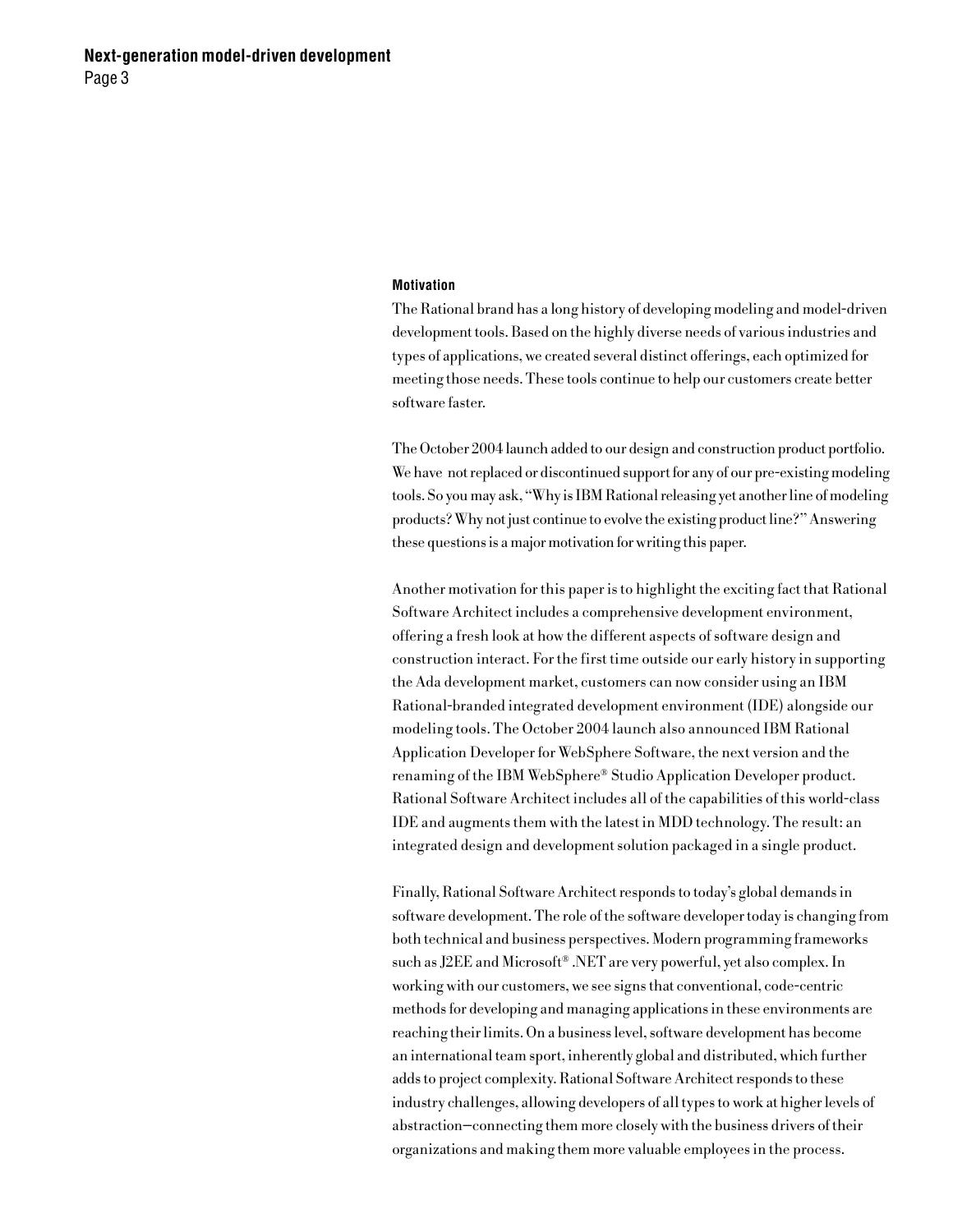## **Background of Rational modeling tools**

We take a moment here to review our history and evolution of modeling tools. The goal is to help our customers understand why IBM has chosen the current product development path.

### **Rational Rose**

Rational pioneered visual modeling and development with UML in the 1990s and early 2000s. IBM Rational Rose® software has been and continues to be a market-leading visual modeling tool. Rational Rose is a stand-alone modeling tool that integrates at the application programming interface (API) level with market-leading IDEs to support a variety of programming languages and other implementation technologies. Rational Rose was an important step in bringing MDD closer to practicing software developers.

Through the years, we found that despite the success of Rational Rose and advances in UML modeling practices, only a small fraction of developers used modeling on a routine basis. When we asked our customers why, they told us that many developers still did not understand or embrace the value of modeling. Rational responded to that issue with a barrage of education and training. But even after successfully making the value proposition, we found that developers still had a key problem: they didn't like to leave their IDE. Developers wanted visual modeling to be integrated—not with their IDE, but rather inside their IDE.

## **Rational XDE**

Rational responded to this need in 2002 with Rational XDE™ software, providing an extended development environment for the next generation of programming technologies emerging at the time: Java and Microsoft .NET. We characterized Rational XDE as the next generation of Rational Rose—not a new version of it (hence the name change), and not necessarily a replacement for Rose (since we purposefully restricted Rational XDE to support only a select number of IDEs and implementation technologies).

Architecting Rational XDE as a plug-in to IDEs made great strides in advancing the adoption of modeling and model-driven development by developers. Rational XDE also advanced the state of MDD by offering a very powerful patterns engine that enabled patterns-based development and took software design-level reuse to new heights. Special customizations were later added to provide early support for the MDA initiative.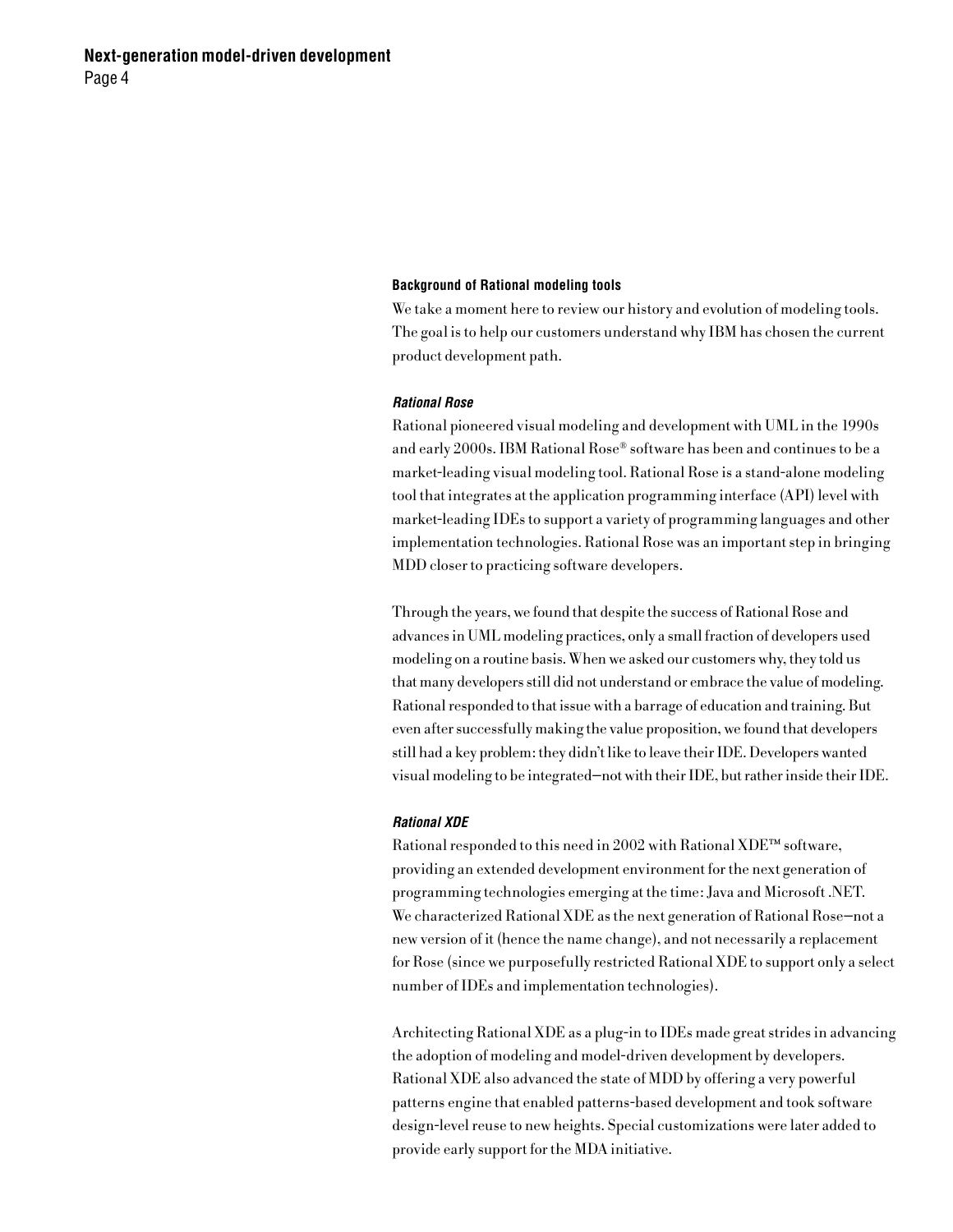### **Rational Rose XDE**

In early 2003, Rational became part of IBM. We continued to sell both Rational XDE and Rational Rose software since many of our customers still preferred to work with a stand-alone modeling tool. But having multiple modeling products sometimes caused confusion for customers as to which tool to buy.

In October 2003, as part of IBM's Passport Advantage purchasing system, IBM consolidated the Rational Rose and Rational XDE product lines into a single family: IBM Rational Rose XDE Developer. This consolidation simplified the purchasing decision for customers—whether they wanted a stand-alone modeling tool or a modeling tool that was integrated directly into their IDE, they could purchase one package and install the tool that they needed.

### **Getting closer to Java and Eclipse**

Even before the acquisition, IBM and Rational were partnering to develop a new and more powerful approach to integrating MDD capabilities into the Eclipse framework and the IDEs built on top of Eclipse. An early result of this work was a code visualization and visual editing feature added to WebSphere Studio Application Developer in 2003 to serve as a lightweight, highly efficient means for developing Java implementation-level models.

It is this latest MDD technology, based more broadly on the Eclipse framework, which forms the basis for IBM's approach to MDD tooling. Instead of simply integrating with Eclipse, we began building new MDD capabilities on top of Eclipse. This approach enables an unprecedented level of support for Java and C/C++ development, as well as a whole new dimension of capability and robustness for integrating with tools and other facets of the development life cycle.

#### **The October 2004 launch**

IBM's launch in October 2004 represented a significant implementation of the IBM Software Development Platform vision: to provide a complete and fully integrated platform for software development optimized for each role across the development team. IBM continues to promote software development as a core business process alongside others that are also critical to the success of the enterprise. The newly announced products enable a more business-driven approach to software development, one that transforms traditional development into a business process that delivers a competitive advantage and provides new revenue and market opportunities for our customers.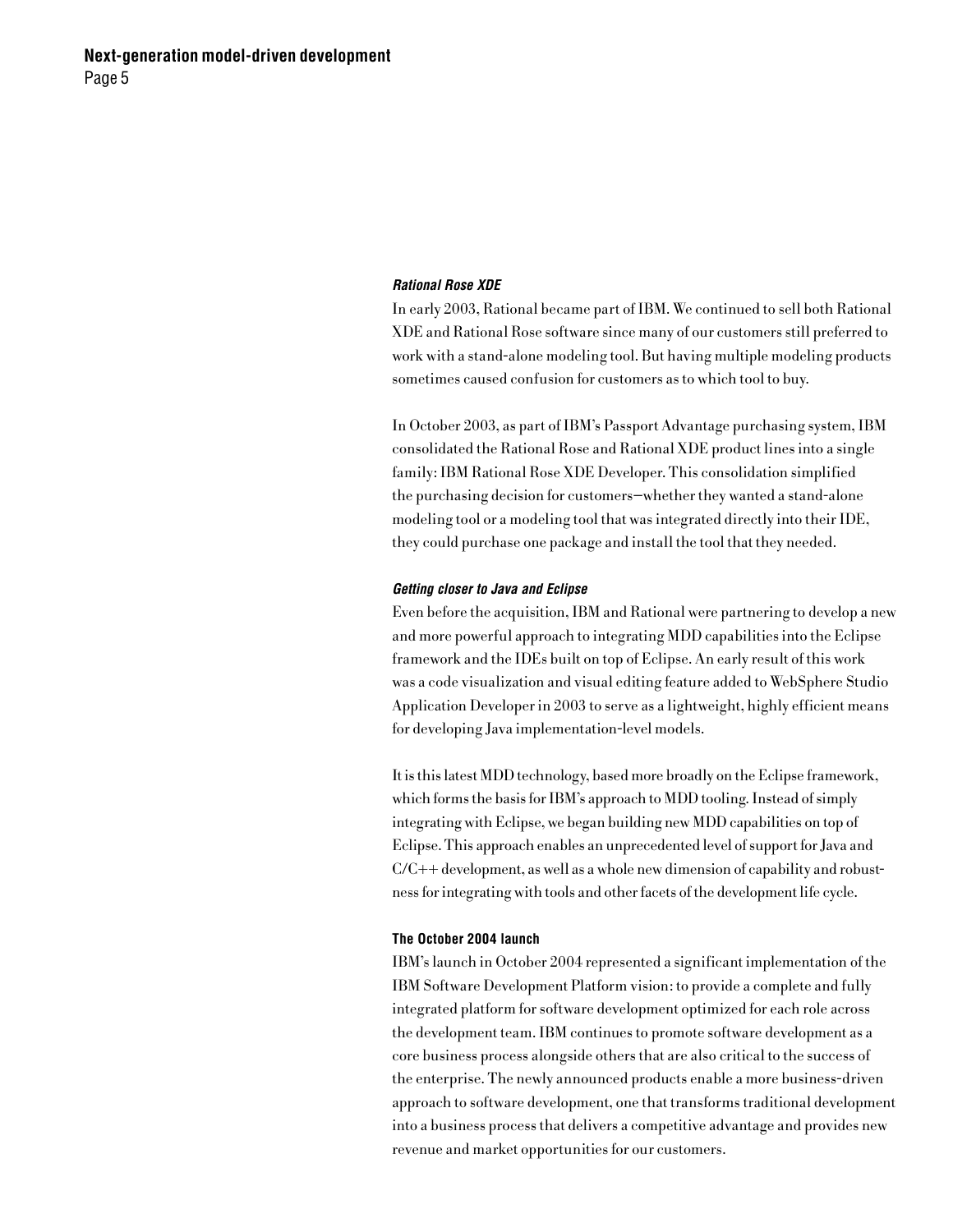This launch introduced a number of new products and names to the marketplace, each with its own history. What is common to all of the new offerings is that the Eclipse open source platform provides the technology foundation for the IBM Software Development Platform. The role-oriented nature intrinsic to Eclipse allows us to show how all practitioners on a development team can, in effect, have their own software development platform customized with views particular to each staff member's specific responsibilities.

For the architect role, we announced our next-generation product for modeling and model-driven development: Rational Software Architect. Rational Software Architect is not the next version of Rational Rose or Rational XDE, but rather represents a fusion of select capabilities and development paradigms supported by Rational Rose, Rational XDE and WebSphere Studio Application Developer. Rational Software Architect takes features from these three tools, adds additional MDD capabilities, introduces new structural review and control capabilities and hosts it all on the Eclipse 3.0 platform. The result is a comprehensive design and development solution specifically targeted to the needs of software architects who also develop or otherwise touch code.



Figure 1: Eclipse provides the technology foundation for the IBM Software Development Platform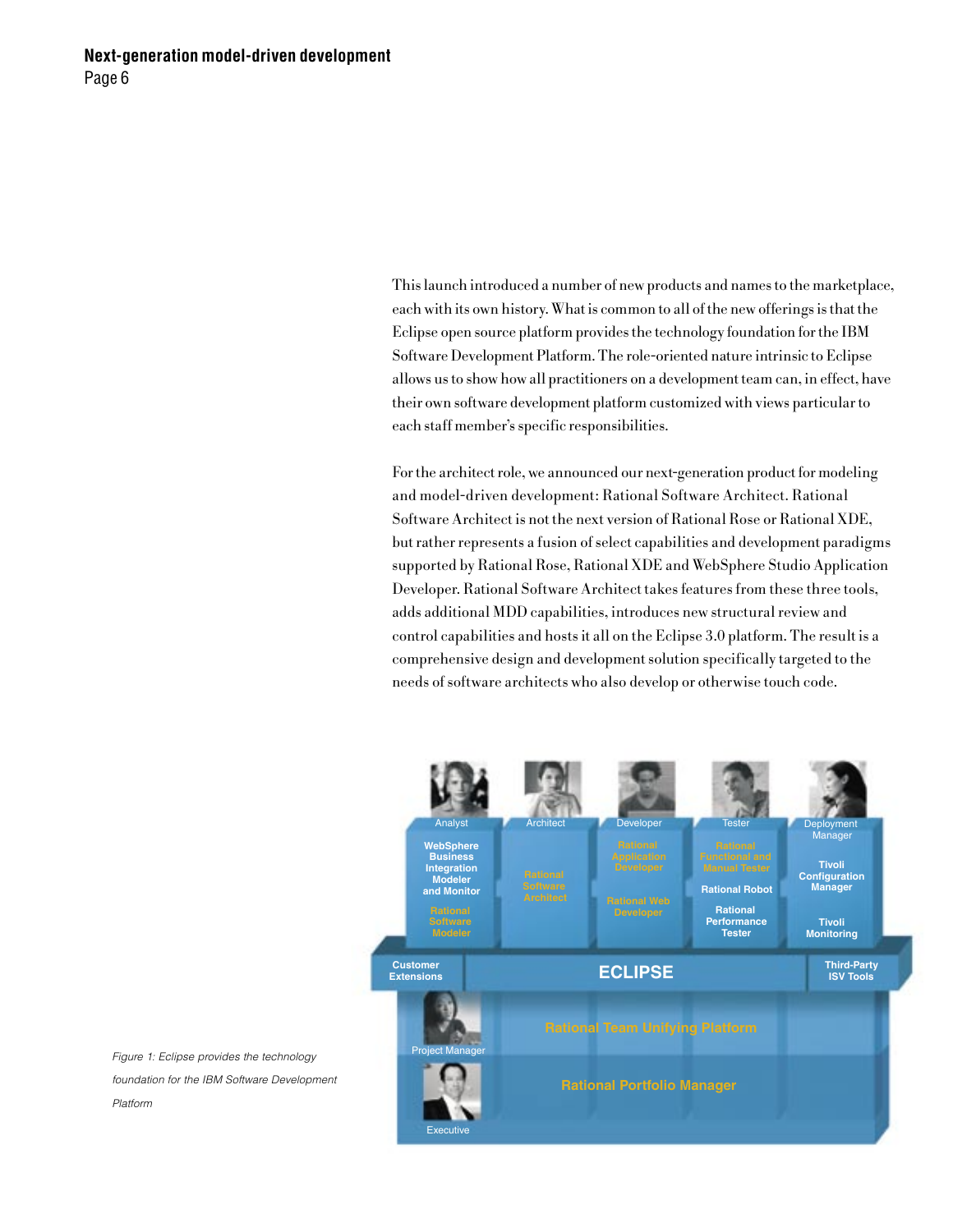### **Why a new generation of modeling products?**

As described earlier, UML-based model-driven development was first popularized by Rational Rose. Rational XDE introduced in-the-shell modeling as a means for bringing model-driven development closer to the developer. We also began adding runtime analysis to the packaging to support developer-level profiling and testing. With each addition of a tool or capability came another point-to-point integration requirement. As we continued adding more and more capabilities, we began reaching the practical limits of this style of tool integration. We realized that a new strategy was needed.

### **Eclipse as the foundation**

Early trials with code visualization and visual editing inside Eclipse-based tooling were proving successful. For our next-generation MDD products, it was only natural to build additional model-driven development functions on top of Eclipse to form a more complete MDD tool. Rational Software Architect is the result of these changes, transforming the silos that previously defined modeling, development and code analysis into an integrated and unified design and development experience

Building our new products on top of Eclipse offers opportunities for deeper and wider integrations—deeper in how we can now leverage things like role-based user interfaces and tool extensibility and wider with new abilities to better integrate with other facets of the life cycle, such as requirements management and IDEs. The new IBM Rational modeling products combine our experience in market-leading UML modeling tools with an open, rather than proprietary, environment—making it easier for users of all types to customize them according to their needs.

### **Integrated design and development**

One of the most important aspects of Rational Software Architect is that it is a complete design and development tool solution. Rational Software Architect includes all of the capabilities found in Rational Application Developer for WebSphere Software, which is the renamed new version of WebSphere Studio Application Developer. Rational Application Developer continues to include and improves upon the same code visualization and visual editing features found in WebSphere Studio Application Developer. This makes Rational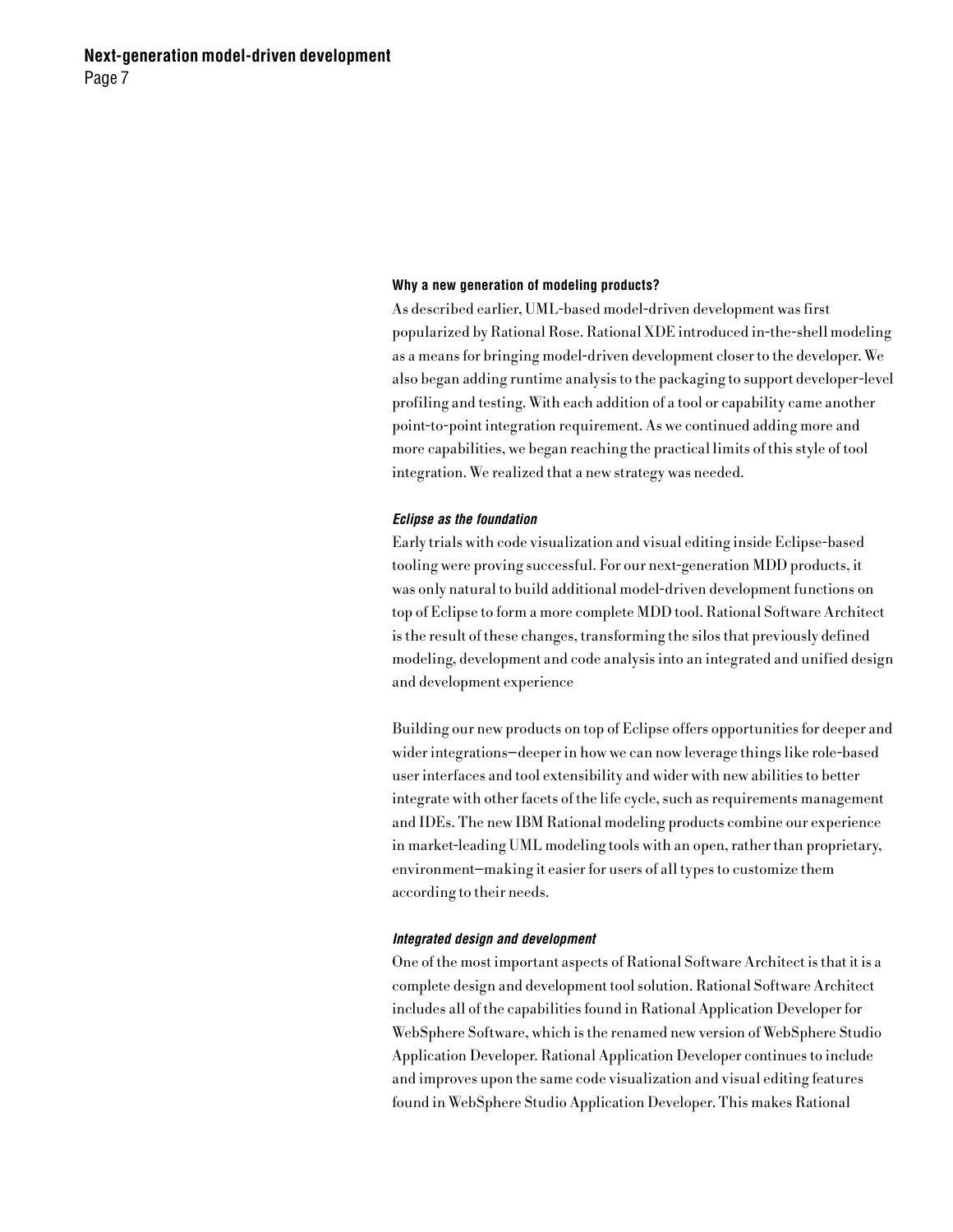Application Developer a great entry-point for customers just starting out with MDD. Rational Application Developer includes all of the capabilities found in Rational Web Developer for WebSphere Software, which is the renamed new version of WebSphere Studio Site Developer.

Rational Software Architect starts with all of the features of Rational Application Developer and then adds full support for MDD, including UML Version 2 (UML 2) modeling, code generation, patterns and model transformations, and a new approach to implementing the MDA style of development. While Rational Software Architect is indeed a next-generation MDD offering from IBM Rational, it is not an entirely new product—it represents a natural evolution and merging of capabilities found in existing IBM Rational tools, packaged specifically for customers seeking to apply MDD in the broadest sense of the term.

# **Structural review and control**

Rational Software Architect more than simply recasts IBM's MDD offerings into a new Eclipse-based framework and packages them with an IDE. We learned from customers that no matter how well an application might be initially architected and designed, its implementation will undergo code-level evolution which develops its own entropy. Left unchecked, the resulting architectural degradation can severely affect the quality of deployed software.

To combat this syndrome, software architects review existing code to assess its as-built architecture and code quality. In doing so, they find a variety of problems: incorrect mapping from design to code; code-level evolution resulting in design and architecture dependencies; coding standards, rules and style issues; and more.

To provide more automated assistance in these reviews, Rational Software Architect introduces a feature called "Java application structural review and control" built right into the tool. The premise is that application architecture is ultimately reflected in deployed code. Therefore, software architects must analyze the code to assess its maintainability and govern the evolution of the architecture with the assistance of rules.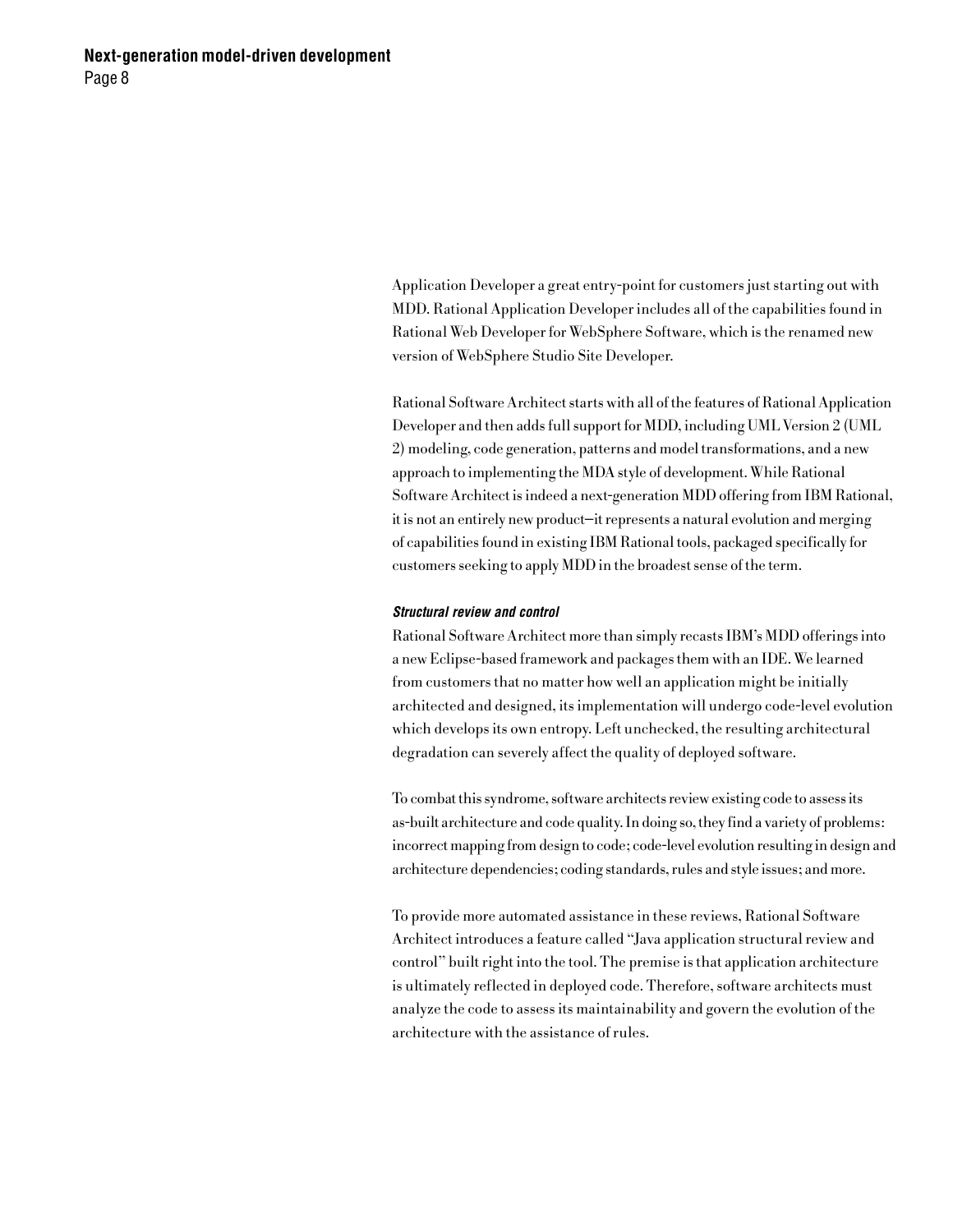Rational Software Architect supports template-based rule authoring to do just that. These new features enable users to discover the architecture for J2EE and Java 2, Standard Edition (J2SE™) implementations using high-level software visualization technology. In doing so, they will detect architectural weak spots, or "anti-patterns," such as cyclic dependencies, hubs or breakables that have crept into the application source code.

Structural review and control leverages elements of code visualization and developer-level testing to offer a new way for software architects to significantly improve the quality of the applications they design and deploy. We believe these are industry-changing facets of modeling tools and that they will start to change the way architects and developers think about their development process.

# **Integration with the runtime**

Another thing that we have learned from our customers during this period is the important role that design and development tools play in enabling the runtime support environments in which the applications operate. Rational Rose and Rational XDE were developed to be more agnostic in this regard, and with that came pros and cons.

Rational Software Architect represents a significant step toward optimizing runtime support for Java applications on the WebSphere Application Server. At the same time, Rational Software Architect enables multiplatform execution support by virtue of Java Virtual Machines and data interoperability by virtue of its support for open industry standards. And since Rational Software Architect includes Rational Application Developer, and Rational Application Developer supports BEA WebLogic Server, applications deployed using Rational Software Architect are implicitly multiplatform as well.

# **Language support**

The newly released modeling tools are not just about Java. We also expanded our support for C and C++ development to the enterprise via the Eclipse C/C++ Development Tool (CDT) packaged as part of Rational Software Architect. The Eclipse-based solution allows us to reuse some of the features in Rational Software Architect to support MDD across both types of languages.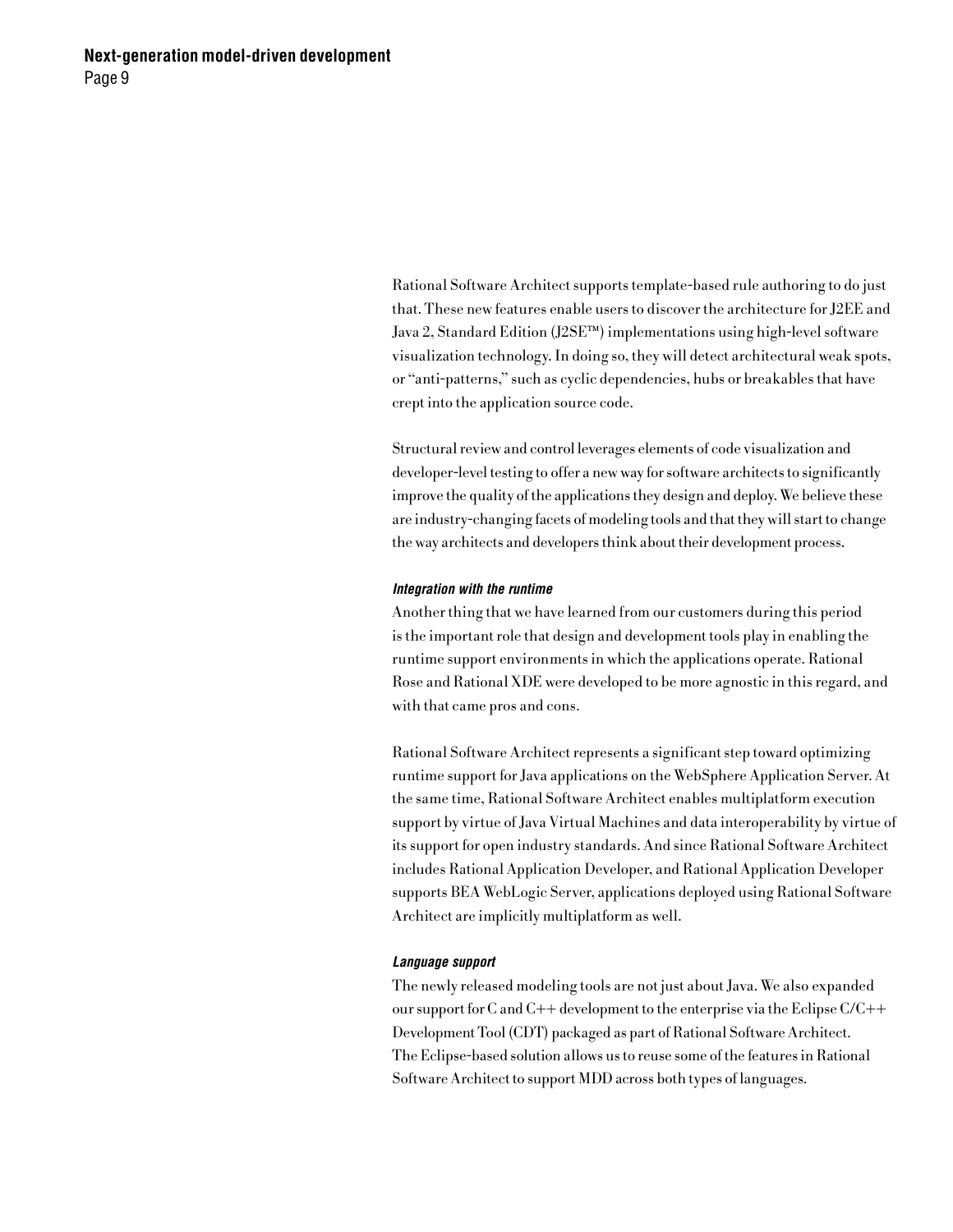## **Fostering a modern modeling ecosystem**

The October 2004 launch also announced a variant of Rational Software Architect that supports only the modeling aspects of the tool. For users who do not need code generation or visualization, Rational Software Modeler serves as our next-generation visual modeling tool. Rational Software Modeler support all of the UML 2 modeling features found in Rational Software Architect. And by having Eclipse as its foundation, Rational Software Modeler offers advanced extensibility features via the Eclipse Modeling Framework (EMF).

The openness and robust extensibility of Rational Software Modeler enabled by its Eclipse foundation makes Rational Software Modeler well-suited to support a modeling "ecosystem" of customer and third-party extensions. Having such an ecosystem for Rational Rose has been a major contribution to that product's success in the marketplace. We envision Rational Software Modeler developing its own ecosystem in a similar fashion.

# **Part of a vision**

Rational Software Architect and Rational Software Modeler are but two examples of the natural extension and evolution of the IBM Software Development Platform strategy to automate and integrate software development as a business process. Our vision is to have practitioners from all roles share a consistent user experience and a common definition and management of the assets they create or harvest. Every person on the team simply chooses the product that best matches their role and provides the kind of tool features and views of artifacts most relevant to their responsibilities and needs. This is what the IBM Software Development Platform is all about: team and organizational productivity.

#### **Support for Model Driven Architecture**

Those most advanced in applying modeling and model-driven development will be familiar with the OMG and its MDA initiative. MDA is an evolution of a number of OMG standards, including UML, along with an emerging philosophy for how best to apply modeling to the software development process. It is an initiative that formalizes the evolution of model-driven development by defining models at distinct levels of abstraction, and then defining the transformations that map and manage the relationships between those models and various implementation technologies.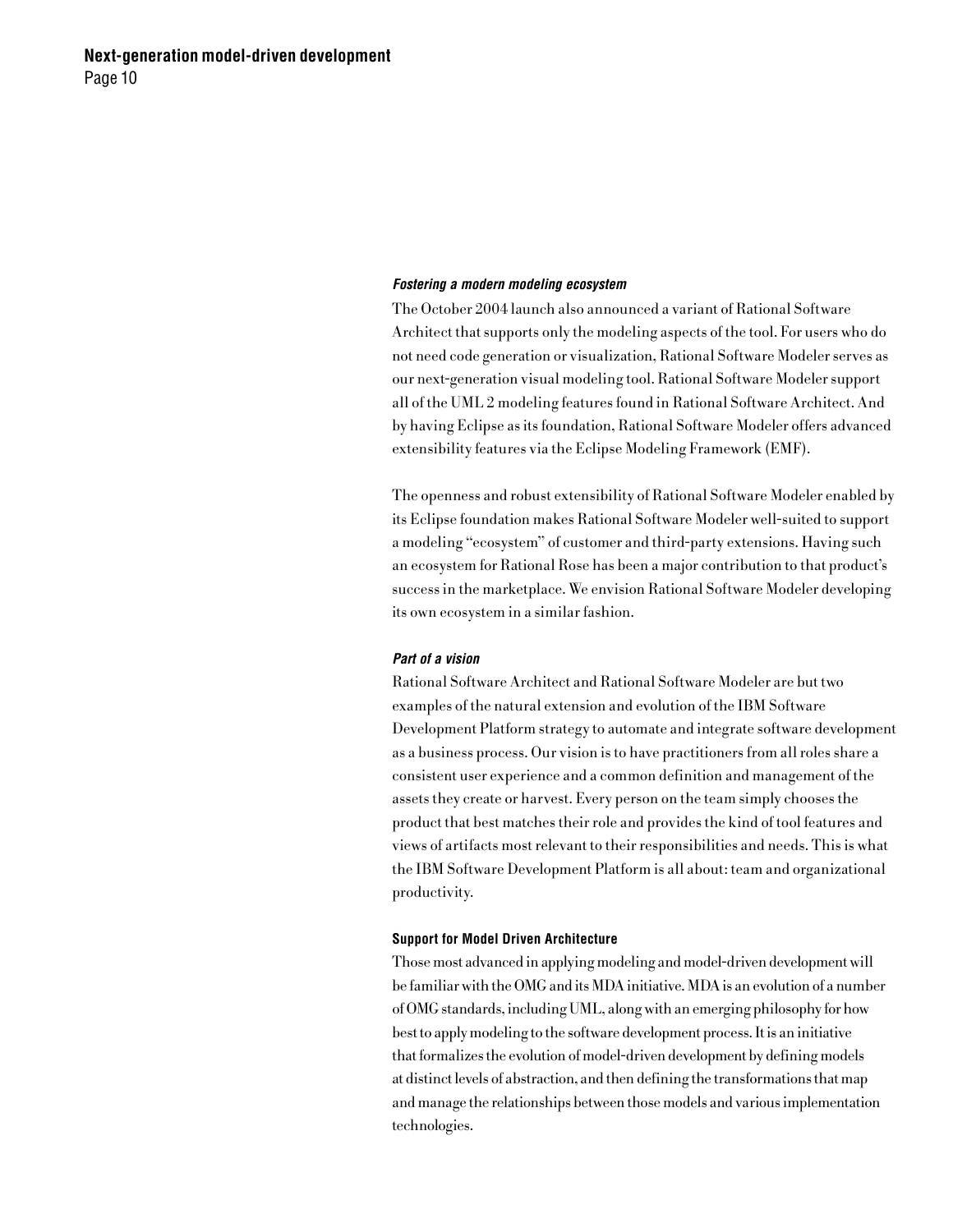## **What comprises MDA?**

Here is a useful, albeit imprecise, definition of MDA levels of modeling:

- *Computation-Independent Model (CIM)—Addresses the environment and the requirements of the system without considering the system's structure or processing*
- *Platform-Independent Model (PIM)—Addresses the operation of a system without details related to a particular platform*
- *Platform-Specific Model (PSM)—Combines the PIM with the details related to a particular platform*
- *Platform Model (PM)—Defines, for use with a PIM, the technical concepts, parts, kinds of elements and services that compose a specific platform*
- *Transformation Model (TM)—Defines and specifies the transformation required to go from a specific PIM to a specific PSM*

While MDA itself is not a standard, it does explicitly call for the use of several OMG standards already in place. MDA specifies that:

- *Meta-Object Facility (MOF™) is used for defining the meta-models*
- *UML 2 is used to specify the application development models and transformations*
- *MOF Query/View/Transform (QVT) is used to specify the transformations (once it becomes formalized)*

### **Applying MDA with Rational Software Architect**

Some of our customers might say that they have been applying the spirit of what is now called MDA for a long time. In fact, a number of IBM Rational staff members have been instrumental in working with those customers and the OMG in evolving MDA to its present state. Others view MDA as something different and new. In any case, Rational Software Architect supports both the principles of MDA as well as the standards upon which MDA is based.

Rational Software Architect actually supports a broad spectrum of codecentric, wizard-based and model-driven design and development paradigms, with MDA being but one of them.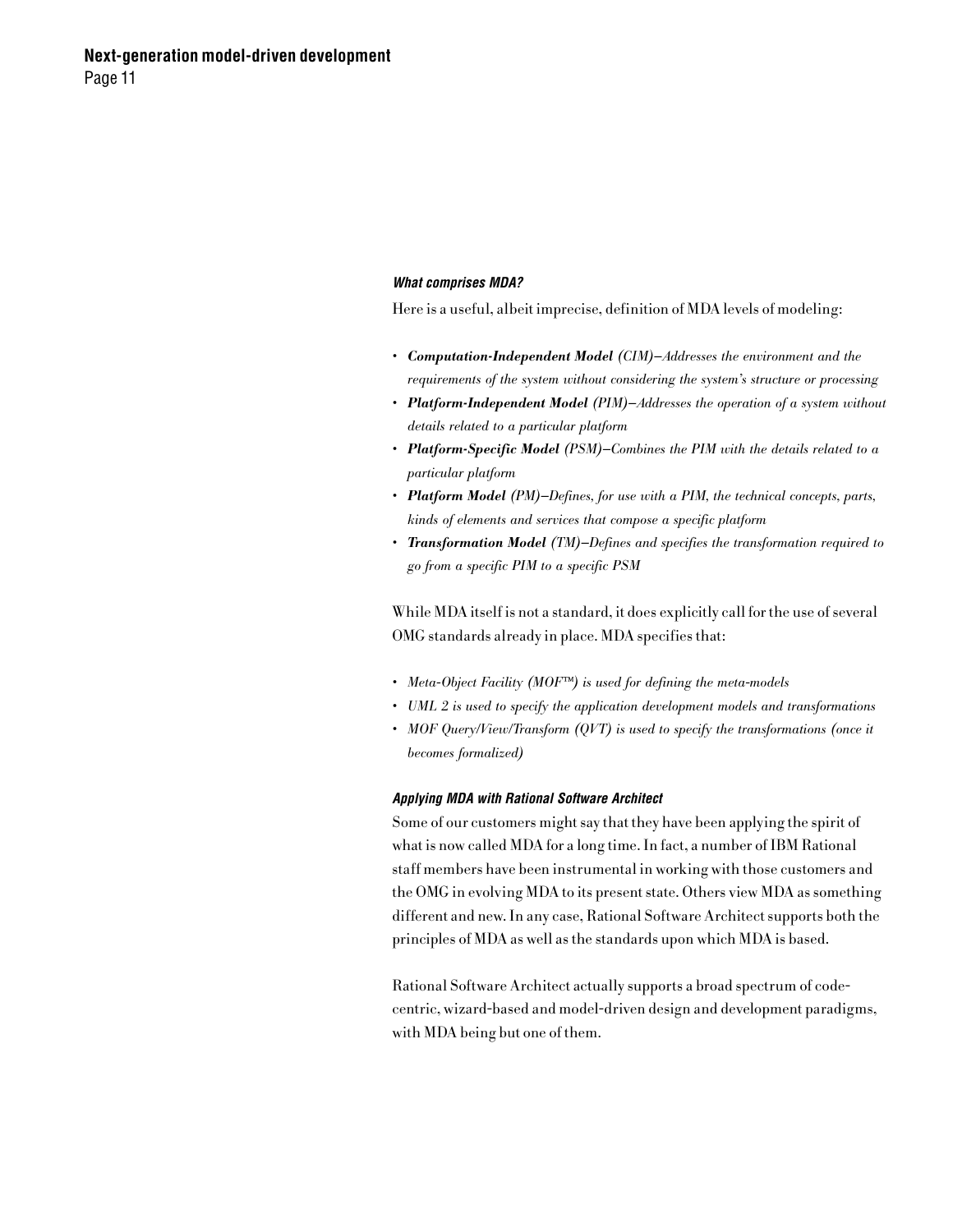## **Is Rational Software Architect right for you?**

Rational Software Architect is IBM's most complete and robust solution for modeling and model-driven development. But is it right for you? This section will help answer that question.

#### **Role orientation**

In 1999, Rational Suite was launched with separate editions that spanned the stereotypical roles of analyst, developer and tester. We have since elevated the role of architect from underneath that of developer. There is also more granularity in the roles; for example, software architect versus data architect or J2EE developer versus embedded C/C++ developer. The IBM Software Development Platform is our designation for our overall software development solution, and that solution is more role-oriented than ever.

Role definitions and distinctions are intended to help our customers determine which tools are best for various staff members based on their activities and responsibilities. The October 2004 launch introduced a new product naming system that ties directly into this notion. But role names are inherently ambiguous and vary across industry, organization and even project lines. So our new product names should be considered as only a starting point for determining the applicability of the tools.

As indicated by its name, Rational Software Architect is intended for those performing in a software architecture and design capacity. Software architects are those members of a development team who are responsible for driving the major technical decisions—decisions that are often expressed in the form of an application architecture. In some cases, responsibility for this function may reside with only one person, who may be the sole proprietor of the vision of the system under development. This person is often referred to as the project's lead developer. In other cases, several staff members share this role, perhaps with one member acting as the chief architect. In still other cases, all of the developers on a team operate at one time or another in an architectural capacity—a trend we see growing. In this last notion, "architect" is more about what developers are doing than what title they hold.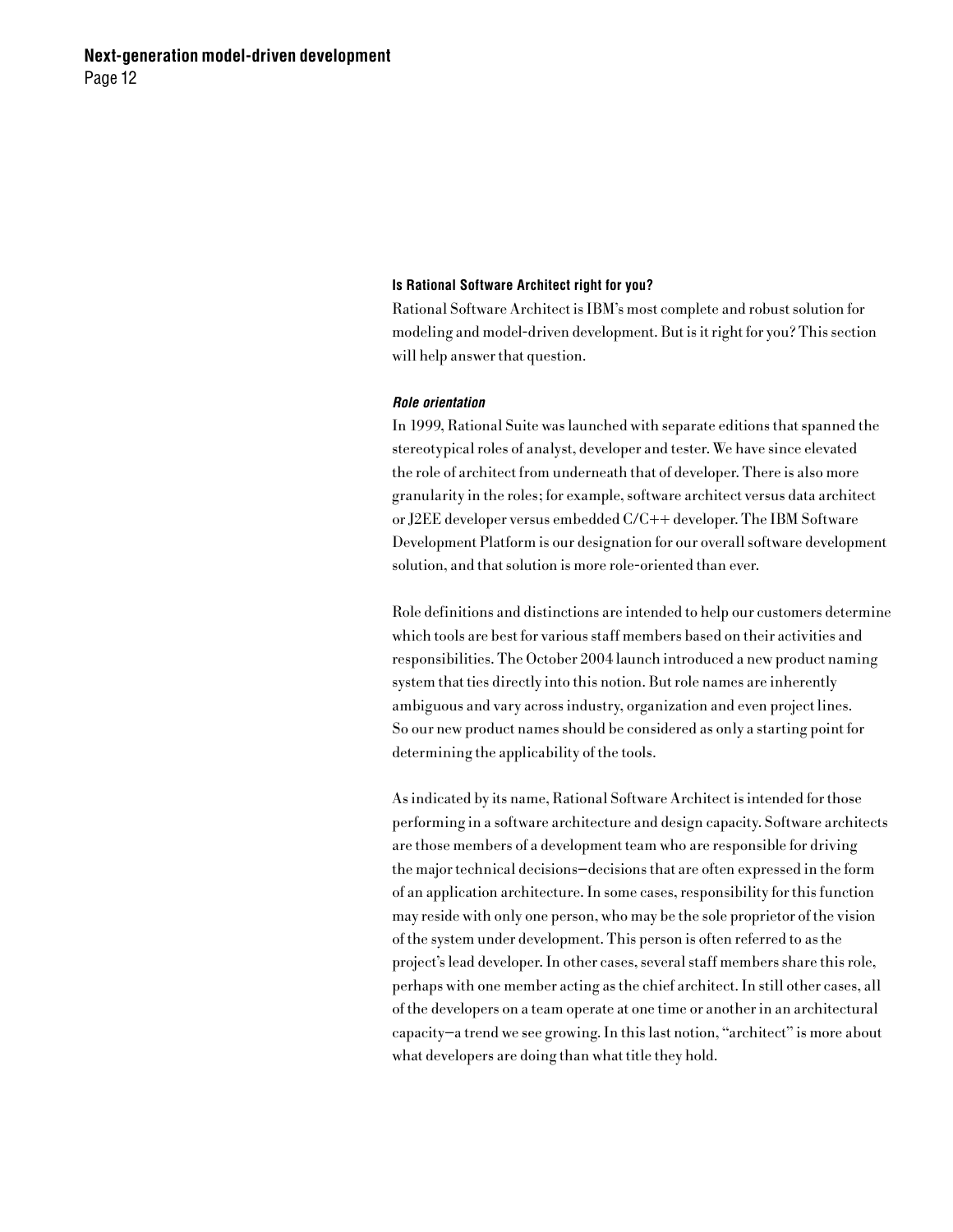Responsibilities of a software architect include identifying and documenting the architecturally significant aspects of the application, including requirements, design, implementation and deployment. These aspects require their own distinct views of the application, each of which is holistically related. There also is the distinction between an originating architectural design versus the as-built architecture—the one that is running in the code. We believe that software architects need a tool that helps them prescribe the desired architecture and discover the architecture that actually exists, ultimately helping them reconcile the two views.

Rational Software Architect helps users create and understand both perspectives. It includes capabilities that not only support the development and viewing of the implementation, but also support the architect in maintaining and controlling the implementation, and as a result, the implementation's as-built architecture.

While all of this may serve to describe the role of a software architect, relatively few staff members are given the title of architect. In most organizations, there will be staff members lacking the formal title who can realize value in the tool's features. Some additional characteristics to help determine the applicability of Rational Software Architect include:

- *Software architects who also develop code*
- *Anyone who needs to understand and work with both code and models*
- *Model-savvy developers who want to apply the full power of MDD*
- *Any developer on staff who reviews and validates existing architectures, or who wants to see how the implementation has forced the architecture to evolve*
- *C++ developers who want to apply MDD on top of Eclipse*

Keep in mind that Rational Software Architect includes all of the capabilities of Rational Application Developer, giving the Rational Software Architect user a full-scale IDE in which to work. Again, that is what makes Rational Software Architect unique for our traditional customers: a complete design and construction solution packaged into one product.

Rational Software Architect is for architects. Rational Software Architect is also for certain types of developers, as described above. For those architects who desire the full UML 2 modeling capabilities of Rational Software Architect but are not a developing architect, we offer Rational Software Modeler.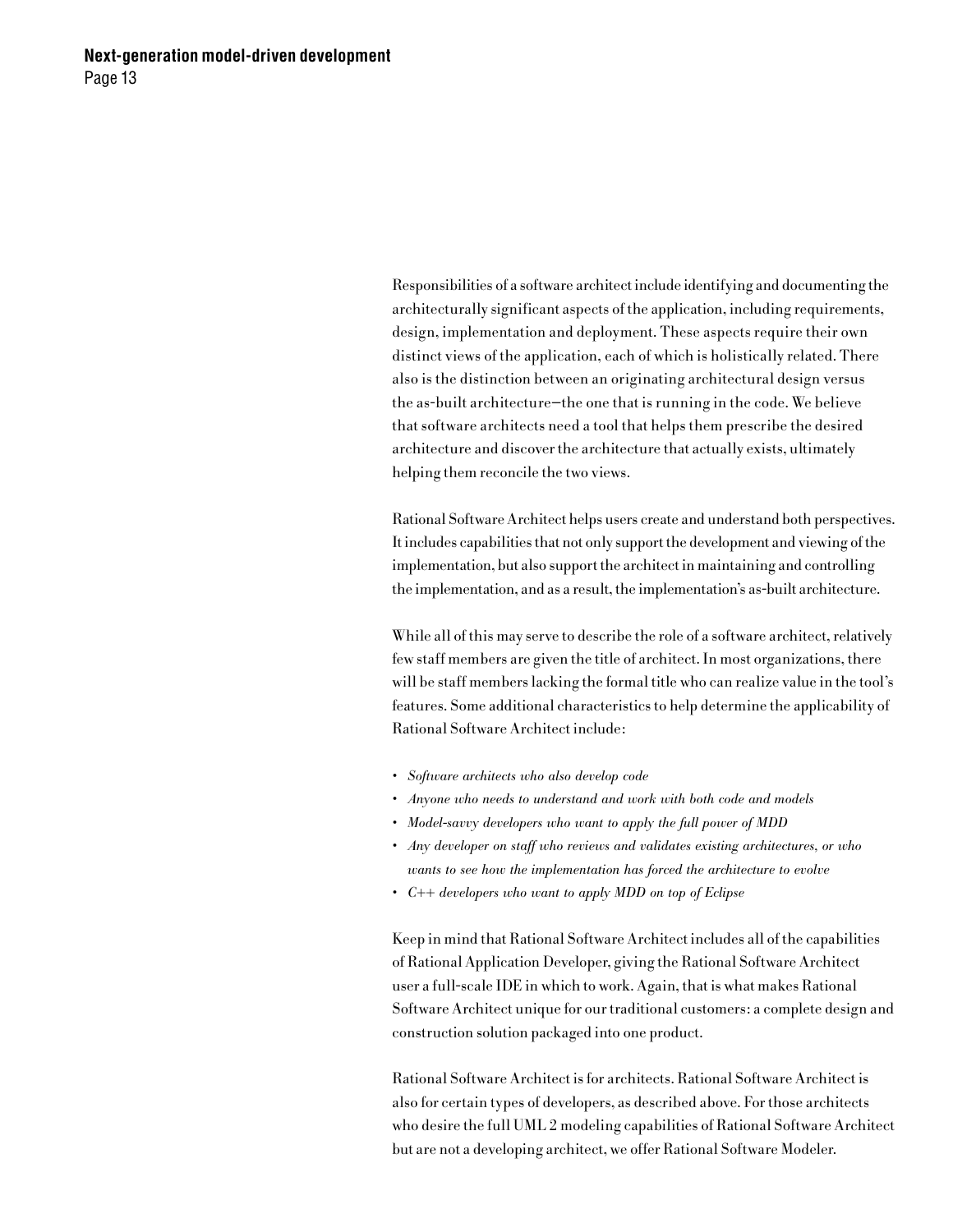### **Degree of UML support needed**

Full-scale MDD is not for everyone. Many developers still do not apply modeling to their development process. Or if they do, they use only a few diagram types, typically those most closely associated with the actual code. And in many of those cases, the diagrams are used only for visualizing the code as it has been built so that they can better understand the code and more efficiently affect changes to it.

It is for these types of developers that we chose to incorporate select UML features into Rational Application Developer. Rational Application Developer provides just enough UML capability to get developers started with the technology—a level we refer to as code visualization and visual editing. Rational Application Developer visualizes classes of code, their member data and functions and their relationships to each other. The product also allows you to visualize member function body information via UML 2 sequence diagrams. Rational Application Developer also supports the visualization of data in several notations (UML, IE or IDEF0) as well as the visualization of Web page hierarchies.

These powerful, yet easy-to-use features provide immediate value to the mainstream developer. And as such, many developers not yet ready for a full MDD solution will find Rational Application Developer to be an ideal starting point. And over time, as they find the interest or need to bolster development with additional MDD capabilities, they can upgrade to Rational Software Architect for a discounted charge.

# **Should I migrate or trade up from my current IBM products?**

We encourage our customers to consider migrating or trading up to Rational Software Architect or Rational Software Modeler where and when it makes sense. Here are some of the benefits realized in doing so:

- *Eclipse integration*
- *Advanced model and tool extensibility via EMF*
- *Improved ease of use*
- *UML 2, the latest in modeling technology*
- *New structural review and control features (in Rational Software Architect)*
- *MDD with C++ on top of Eclipse*
- *Ability to create sophisticated custom transformations*
- *Ability to visualize code as static sequence diagrams*
- *Code review capabilities*
- *Use of both a Java IDE and an MDD tool (in Rational Software Architect)*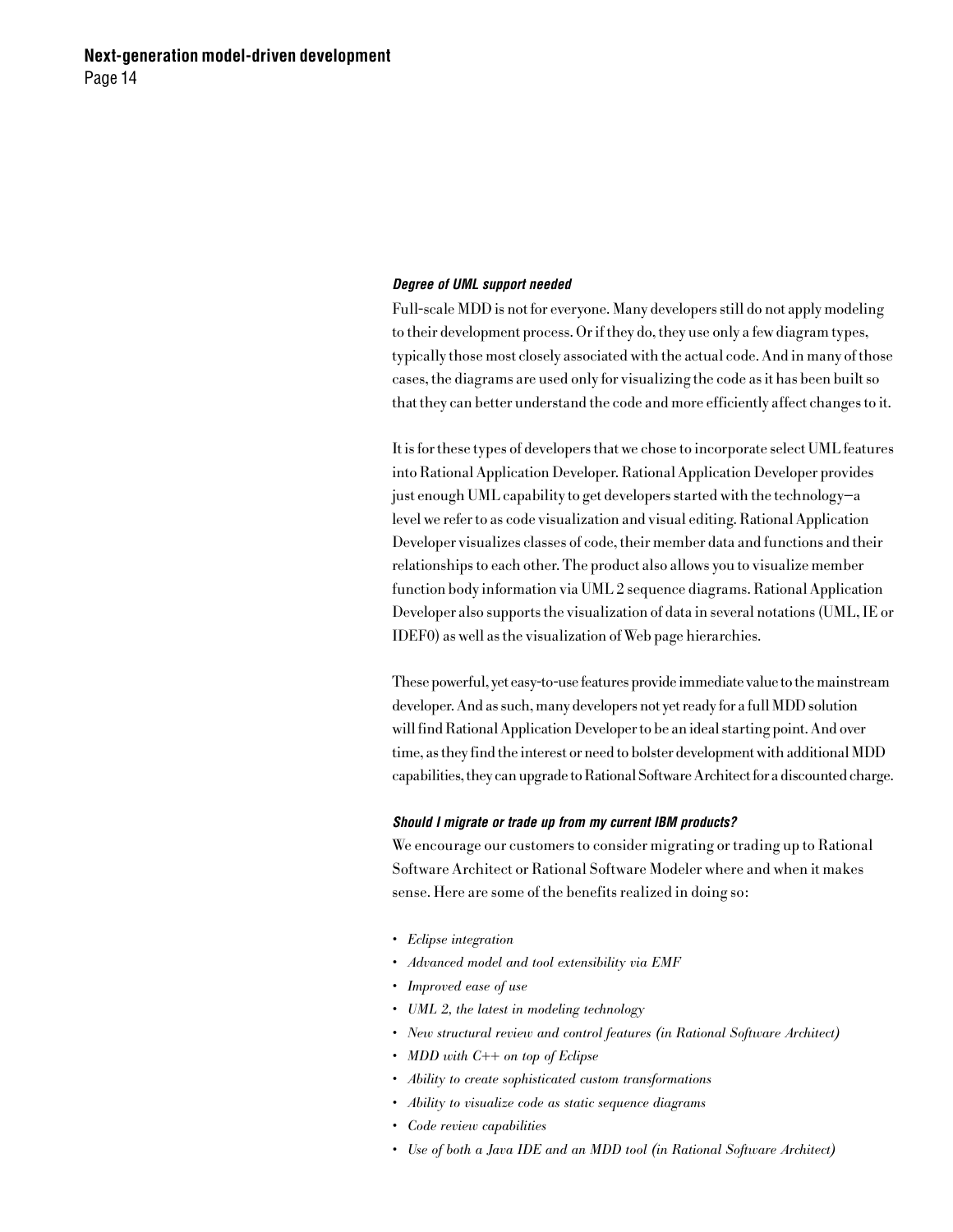Depending on how your team currently uses Rational Rose or Rational XDE today, it might make sense to migrate to Rational Application Developer. The code visualization and visual editing features found in WebSphere Studio Application Developer have been upgraded for UML 2 and continue to reside in the Rational Application Developer product. While not applicable for generalpurpose modeling or full-scale MDD, Rational Application Developer does support an entry-level use of UML. In particular, if current Rational Rose or Rational XDE users are using their tools primarily for extracting graphical documentation from their code, then this level of UML support may be sufficient for their needs.